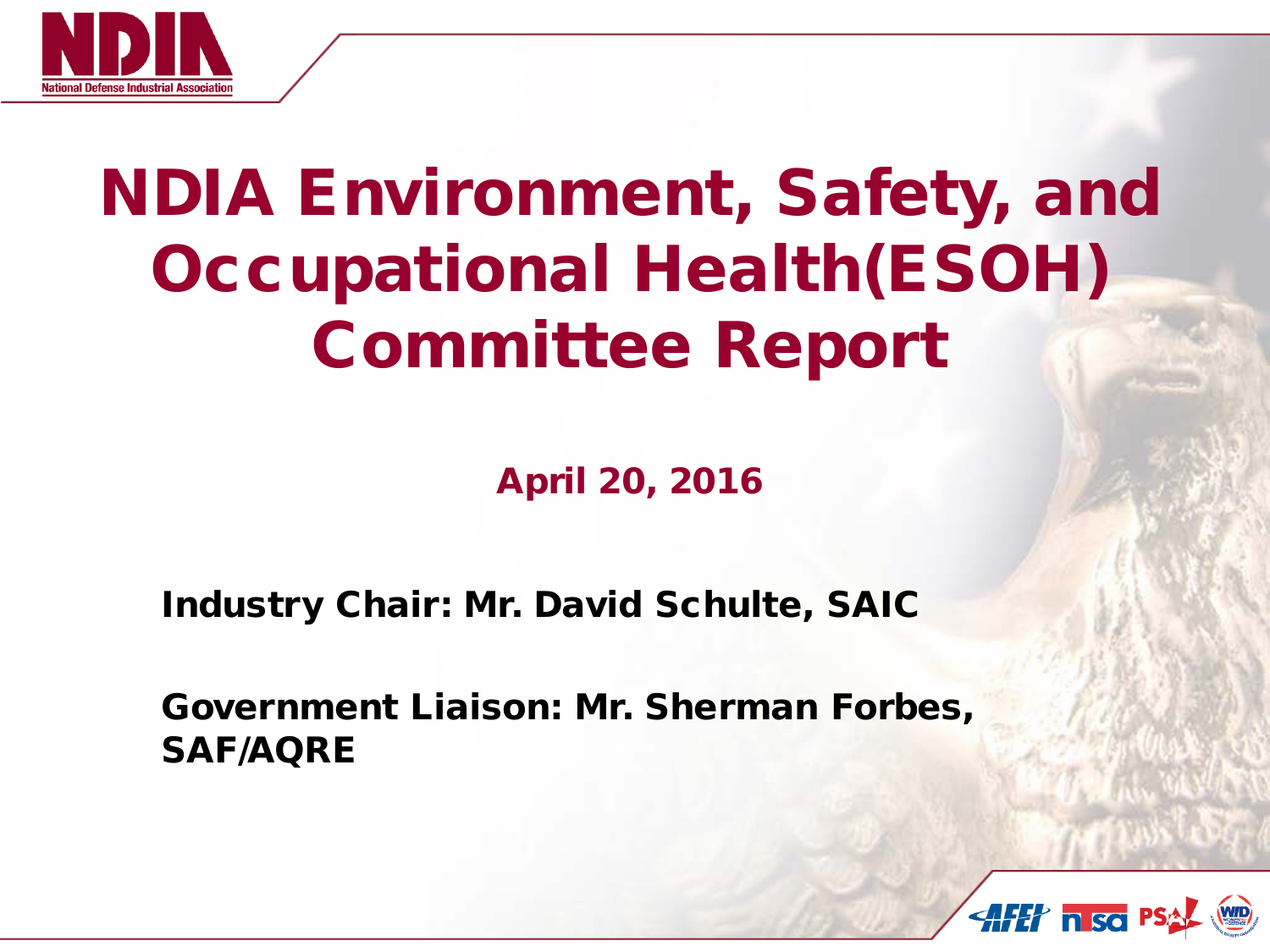

## ESOH Committee - 2016 Task Plan

#### **Proposed 2016 Tasks:**

- **1. Work with AIA and DoD ACQ ESOH IPT to update NAS 411-1, "Hazardous Materials Target List"**
- **2. Work with AIA and DoD ACQ ESOH IPT to update NAS 411, "Hazardous Materials Management Plan," to include system safety risk assessments and management of hazardous materials**
- **3. ESOH Committee Meetings**
- **4. NDIA SE Conference ESOH Track**

#### **Schedule / Resources**

- **1. ECD May 2016 / AIA and DoD participants**
- **2. ECD December 2016 / AIA and DoD participants**
- **3. Bi-monthly meetings with the NDIA SED meetings / industry and DoD participants**
- **4. ECD October 2016 / industry and government participants**

#### **Deliverables/Products**

- **1. NAS 411-1 update published**
- **2. NAS 411 update published**
- **3. Hold quarterly ESOH Committee Meetings**
- **4. ESOH Track at the NDIA SE Conference**

#### **Issues / Concerns:**

- **1. Will the Target List include items not part of the International Aerospace and Defense Declarable Substances List (AD-DSL) / items not on AD-DSL could drive excessive costs**
- **2. Advisability of adopting NAVSEA use of predetermined Severity Categories based on the chemical properties of a material / reaching consensus on the Severity Categories**
- **3. Availability of participants / providing value added meetings**
- **4. Government participation / without government participation, limited value to industry**

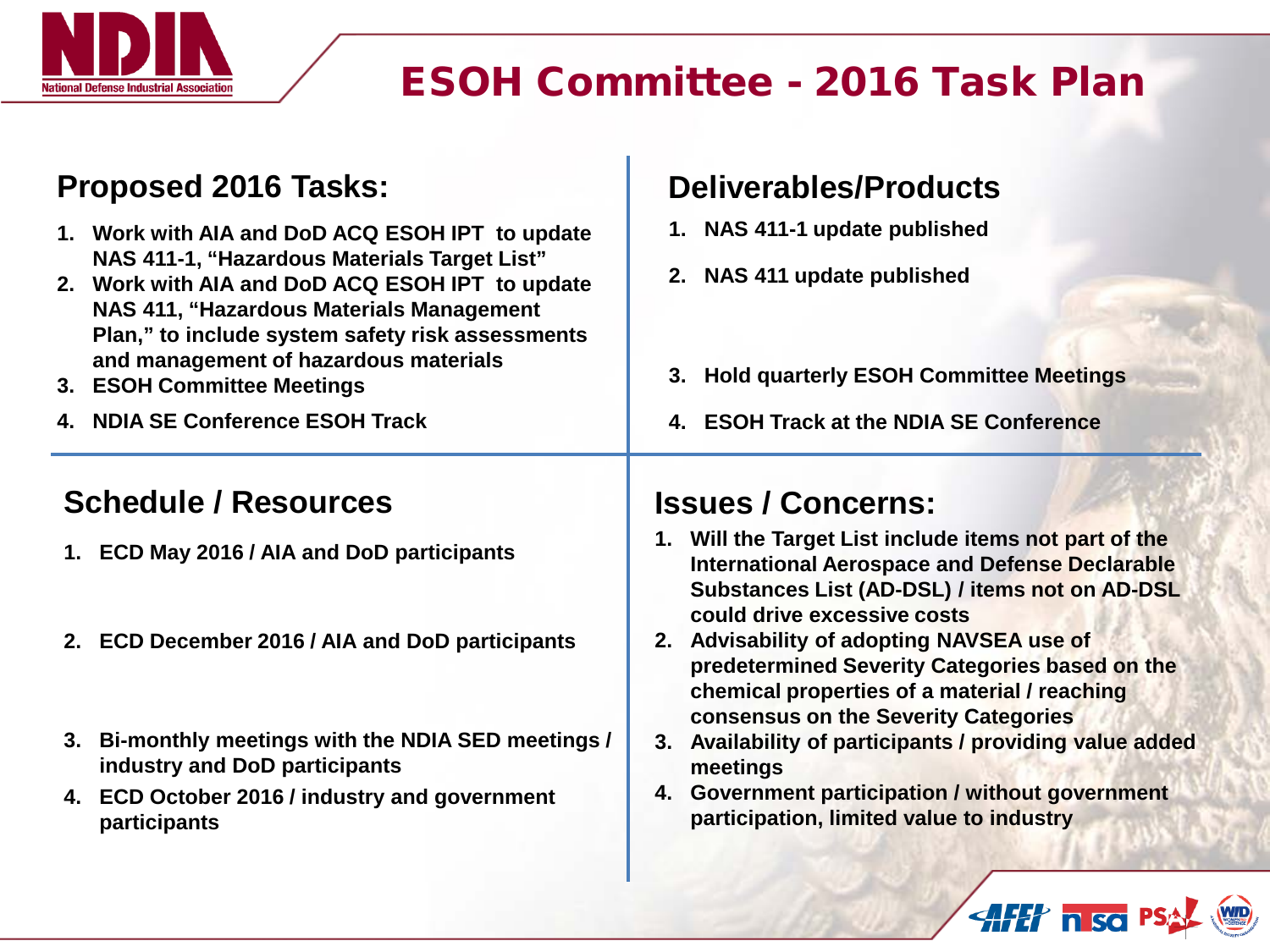

### ESOH Committee – 20 April 2016 Status Update

**ENTER IN ISO PSAL (WD)** 

| 2016 Tasks Planned                              |                                                                                                                                                                                                | <b>Status</b> | Accomplishments (deliverables, etc.)<br>- Comments                                                                                                                                                                                                                                                                                                                                                                                          |
|-------------------------------------------------|------------------------------------------------------------------------------------------------------------------------------------------------------------------------------------------------|---------------|---------------------------------------------------------------------------------------------------------------------------------------------------------------------------------------------------------------------------------------------------------------------------------------------------------------------------------------------------------------------------------------------------------------------------------------------|
| 1.                                              | Work with AIA and DoD ACQ<br>ESOH IPT to update NAS 411-1,<br>"Hazardous Materials Target<br>List"                                                                                             | In Progress   | Target List $\sim$ 90% completed; goal to publish in 2016<br>$\bullet$<br>• Subset of International Aerospace and Defense<br>Declarable Substances List (AD-DSL)<br>• Chemicals listed by CAS number only<br>• Working on electronic, sortable format for DoD<br>• Addressing inclusion of Pesticides                                                                                                                                       |
| 2.                                              | Work with AIA and DoD ACQ<br>ESOH IPT to update NAS 411,<br>"Hazardous Materials<br>Management Plan," to include<br>system safety risk assessments<br>and management of hazardous<br>materials | In Progress   | Completed Draft guidance on how to conduct risk<br>assessment on HAZMAT using the MIL-STD-882E<br>methodology - geared towards hazardous<br>materials/chemicals management practitioners<br>Considering the NAVSEA Hazardous Materials Avoidance<br>$\bullet$<br>Process concept for use in NAS 411 - assignment of<br>specific Severity Categories for given materials, e.g. known<br>carcinogens have a Severity category of Catastrophic |
| 3.                                              | <b>ESOH Committee Meetings</b>                                                                                                                                                                 | In Progress   | Holding ESOH Committee meeting this afternoon<br>Plan for a Committee meeting following each Systems<br><b>Engineering Division Meeting</b>                                                                                                                                                                                                                                                                                                 |
| 4. 2015 NDIA SE Conference ESOH<br><b>Track</b> |                                                                                                                                                                                                | In Progress   | Began planning and solicited abstracts for the ESOH Track<br>$\bullet$<br>for the 2016 conference<br>Invited Mr. Gold to speak                                                                                                                                                                                                                                                                                                              |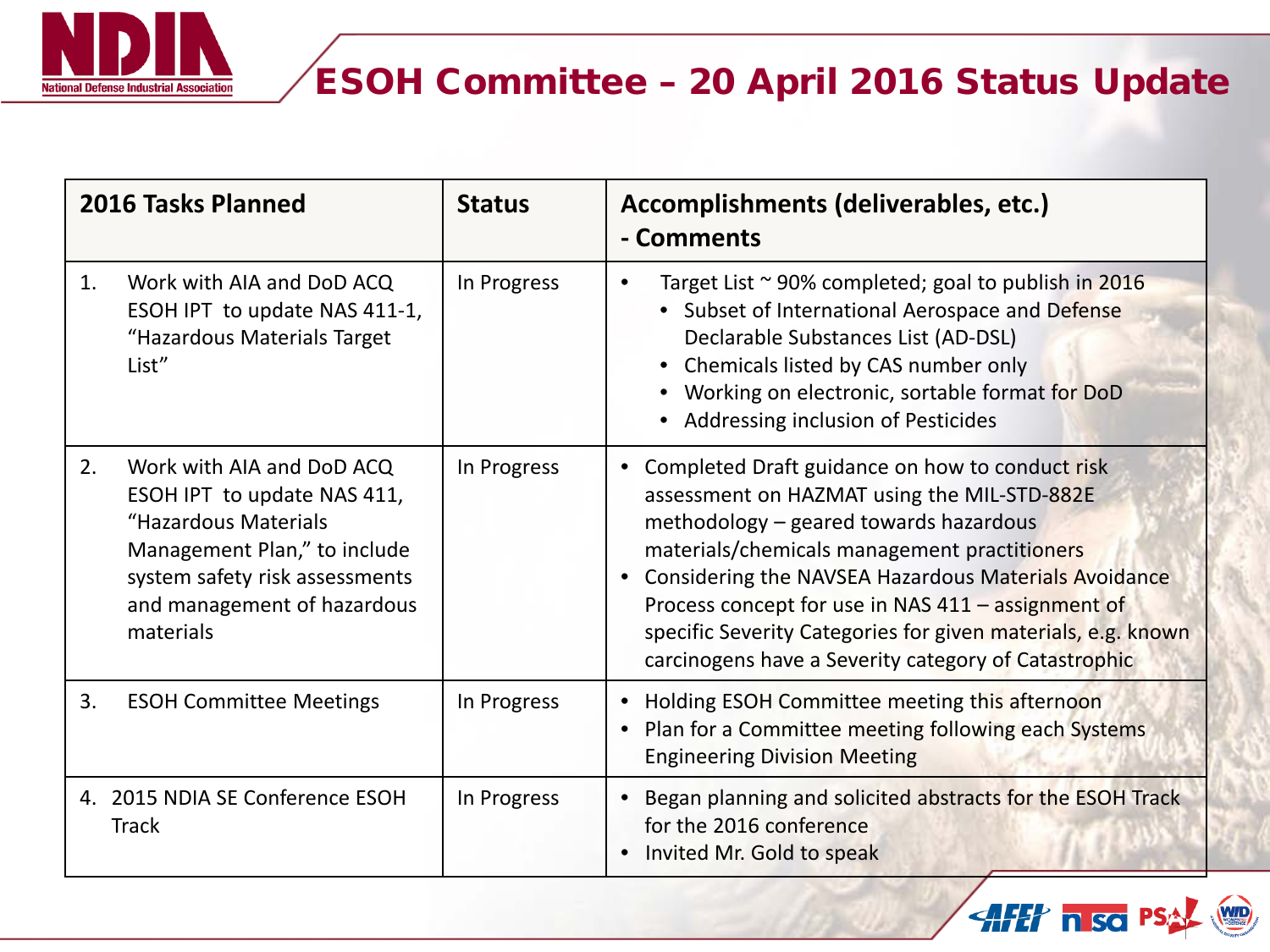

- The European Union (EU) Registration, Evaluation, Authorisation, and Restriction of Chemical Substances (REACH)
- DoD working on update to the "2010 Managing Chemicals, Materials, and Impacts to Readiness from REACH: A Strategic Plan"
- REACH implementation now well underway in EU
- DoD has encountered FMS issues regarding requests from EU customers for:
	- REACH Compliance Statements
	- REACH restricted chemical usage data
- Lots of misinformation and misunderstanding of how REACH applies to DoD and DoD contractos